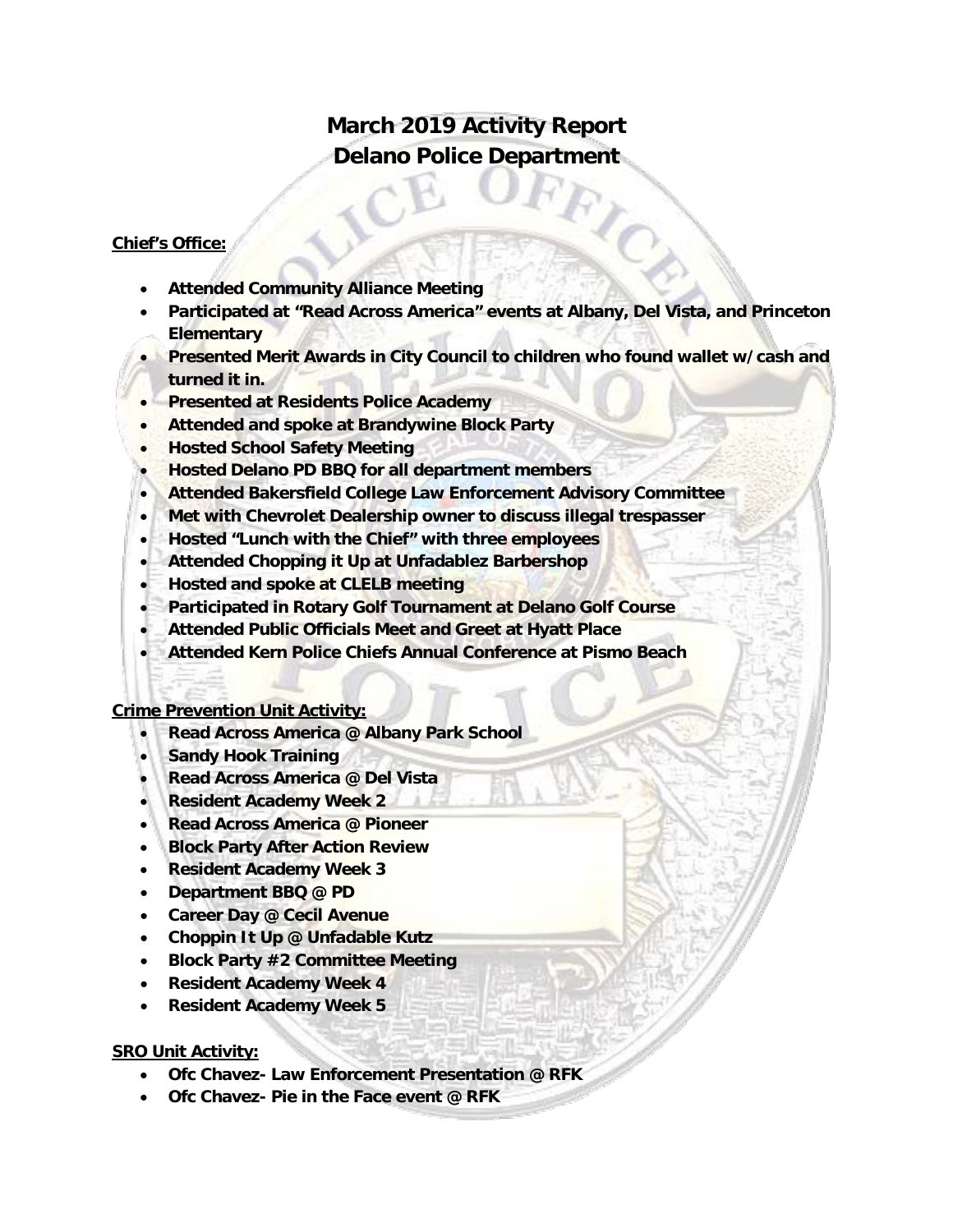- **Ofc Chavez- Located occupied stolen vehicle**
- **Ofc Baker- Temporarily assigned as SRO to cover for Ofc Morris.**
- **Ofc K. Rivera- DPD Staff Vs. Almond Tree MS Staff Basketball game.**
- **Ofc K. Rivera- Sexual Assault investigated and handed over to investigations**

| 1,750             |      | <b>Part I Crimes</b> |      |                |             |      |      |      |      |      |      |            |
|-------------------|------|----------------------|------|----------------|-------------|------|------|------|------|------|------|------------|
|                   | 2008 | 2009                 | 2010 | 2011           | 2012        | 2013 | 2014 | 2015 | 2016 | 2017 | 2018 | 2019 (YTD) |
| Homicides         | 5    | 2                    | 0    | $\overline{2}$ | $\mathbf 0$ | 7    | 11   | 6    |      | 6    | 10   | п.         |
| Rapes             | 11   | з                    | 8    | 7              |             | 4    | 13   | 10   | 12   | 10   | 12   | 4          |
| Robbery           | 54   | 45                   | 56   | 49             | 53          | 82   | 58   | 53   | 27   | 34   | 45   | 5          |
| <b>Assault</b>    | 372  | 384                  | 370  | 325            | 388         | 397  | 383  | 352  | 366  | 396  | 432  | 91         |
| <b>Burglary</b>   | 865  | 909                  | 791  | 797            | 552         | 720  | 368  | 272  | 308  | 222  | 291  | 65         |
| <b>Larceny</b>    | 583  | 536                  | 464  | 531            | 575         | 808  | 697  | 767  | 794  | 660  | 613  | 180        |
| <b>Auto Theft</b> | 548  | 491                  | 443  | 363            | 346         | 447  | 435  | 364  | 471  | 450  | 386  | 120        |

# **Part I Crime (12 Year Chart):**

| <b>Response Times (March 2019)</b>                         |                                     |                                      |                   |  |  |  |  |
|------------------------------------------------------------|-------------------------------------|--------------------------------------|-------------------|--|--|--|--|
| <b>Priority</b>                                            | <b>Create to</b><br><b>Dispatch</b> | <b>Dispatch to</b><br><b>Arrival</b> | <b>Total Time</b> |  |  |  |  |
| 1. Life/Death                                              | 2:14                                | 4:08                                 | 6:23              |  |  |  |  |
| 2. Property Crime in Progress                              | 6:55                                | 7:21                                 | 14:17             |  |  |  |  |
| 3. Cold Call/No immediate<br>threat to person or property. | 8:15                                | 7:40                                 | 15:56             |  |  |  |  |

## **Traffic Unit:**

**Refer to the following data regarding traffic related incidents for the month of January:** 

30.

| Accident<br>Summary by<br>Severity Fatal | <b>Injury Traffic</b><br><b>Collisions</b> | <b>Non-Injury</b><br><b>Traffic</b><br><b>Collisions</b> | <b>Hazardous</b><br><b>Citations</b><br><b>Issued</b> | <b>Other Citations</b><br><b>Issued</b> |
|------------------------------------------|--------------------------------------------|----------------------------------------------------------|-------------------------------------------------------|-----------------------------------------|
| <b>Traffic</b><br><b>Collisions</b>      |                                            | 39                                                       | 50                                                    | 102                                     |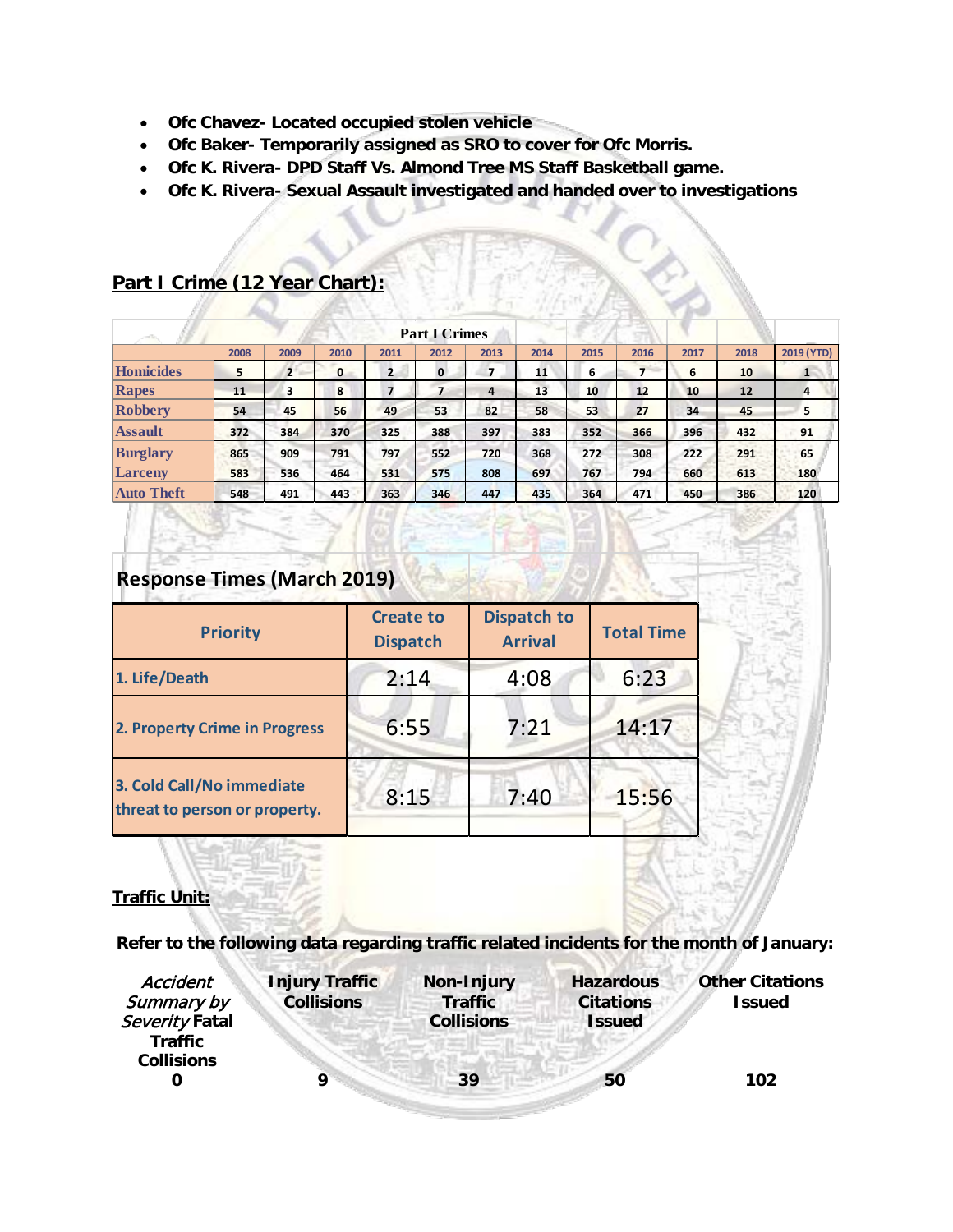# **Areas of Focus**:

**Read Across America** 

**The Traffic Unit read to elementary age children during the Read Across America campaign, in an effort to motivate and bring awareness to this program.** 

# **Kern County District Attorneys VPP Quarterly DUI/Homicide Roundtable**

**Exchanged ideas and solutions on growing issues law enforcement and the Kern County District Attorney's Office faces when dealing with DUI's and Vehicular Homicides.** 

# **Child Passenger Safety Seat Certification**

**A member of the Traffic Unit attended a 42 hour child safety seat course. This course will allow the Traffic Unit to educate caregivers on the importance of children properly restrained in child safety seats. The Delano Police Department previously referred residents inquiring on this topic to the California Highway Patrol - Bakersfield Office.** 

# **Delano Police Department Residents Academy - Presentation**

**A thirty minute presentation was given at Week five of the Delano Police Department Residents Academy. Residents of the community were informed on traffic enforcement, traffic collision investigations, importance of child passenger safety, sobriety / driver's license checkpoints and many other functions of the Traffic Unit.** 

## **Special Operations:**

**None at this time**

|                           |       |            |      |              |             | <b>Patrol Statistics (12 Month Chart)</b> |                         |      |      |     |               |            |
|---------------------------|-------|------------|------|--------------|-------------|-------------------------------------------|-------------------------|------|------|-----|---------------|------------|
|                           | April | <b>May</b> | June | July         | Aug.        | Sept.                                     | Oct.                    | Nov. | Dec. |     | 19-Jan 19-Feb | <b>Mar</b> |
| <b>Felony Arrest</b>      | 44    | 50         | 28   | 52           | 33          | 33                                        | 33                      | 29   | 47   | 23  | 40            | 29         |
| <b>Misdemeanor Arrest</b> | 90    | 90         | 90   | 91           | 50          | 91                                        | 81                      | 96   | 125  | 107 | 89            | 84         |
| <b>Citations</b>          | 280   | 231        | 275  | 233          | 79          | 138                                       | 147                     | 164  | 174  | 191 | 158           | 172        |
| FI's                      | 3     |            | 8    | 11           | $\mathbf 0$ | 6                                         | 7                       | 25   | 30   | 25  | 19            | 15         |
| <b>K9 Deployments</b>     | 8     | 6          | 10   | 6            | 10          | 11                                        | 7                       |      | 6    |     | 7             |            |
| <b>K9 Apprehensions</b>   | 4     |            | 6    | $\mathbf{0}$ |             | 1                                         | $\overline{\mathbf{2}}$ |      | 12   |     | 2             |            |

## **Patrol Division:**